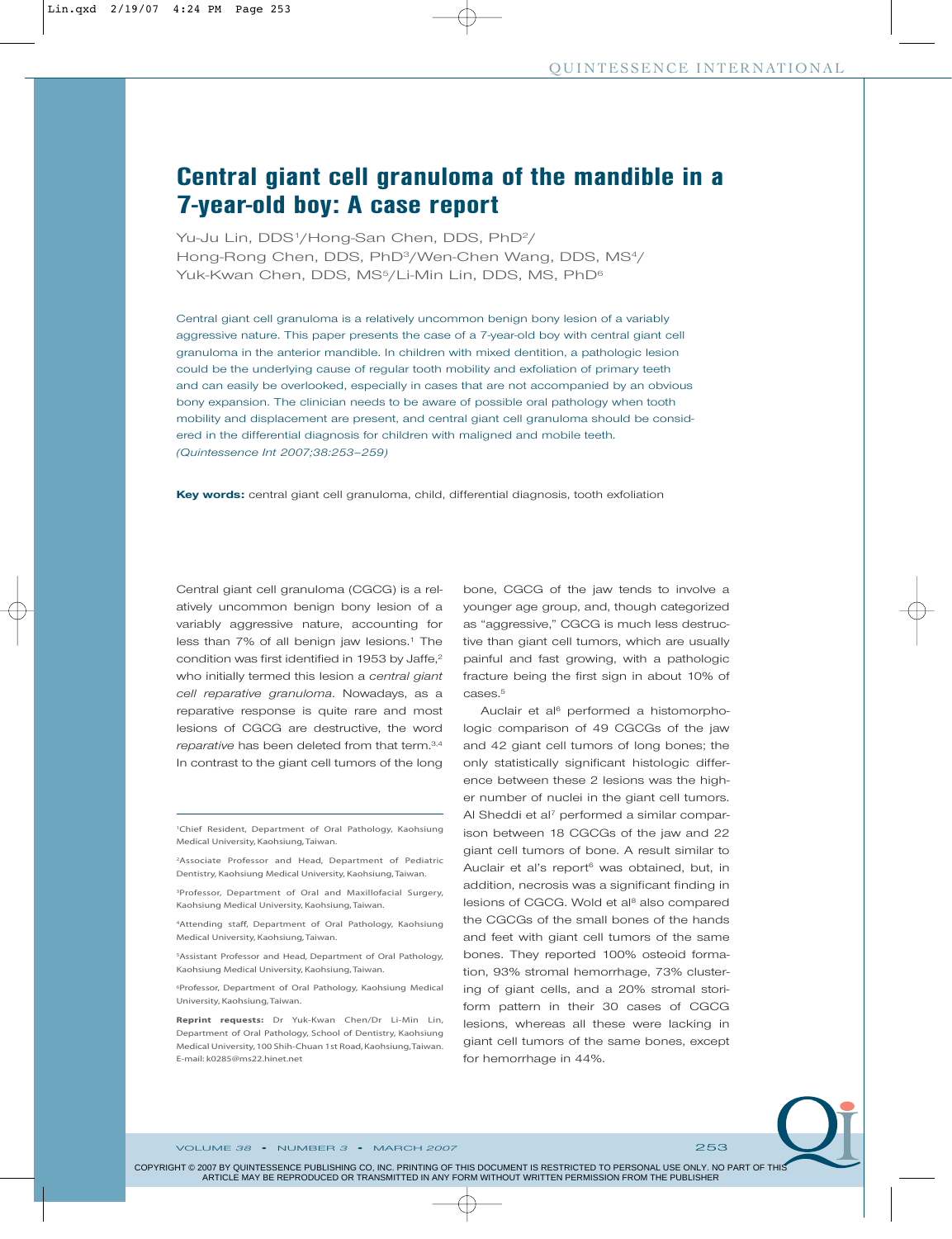#### **Lin et al**

|                                                    |  | <u>ai ailmai aileitia ain ai taglaita ilinti liialaista ai muunistuista ain</u><br>central giant cell granuloma in the jaw <sup>15-18</sup>                                            |                                                      |
|----------------------------------------------------|--|----------------------------------------------------------------------------------------------------------------------------------------------------------------------------------------|------------------------------------------------------|
| Lesions*                                           |  | <b>Traditional diagnostic tools</b>                                                                                                                                                    | Molecular approach                                   |
| Brown tumor of<br>hyperparathyroidism <sup>+</sup> |  | Radiographic finding: Loss of lamina dura<br>of teeth, multiple lytic radiolucencies<br>Blood chemistry: Elevated parathyroid<br>hormone secretion, hypercalcemia,<br>hypophosphatemia | NA.                                                  |
| Cherubism                                          |  | Radiographic finding: Multiple lytic<br>radiolucencies                                                                                                                                 | Mutation in SH3BP2 on p-arm of<br>chromosome 4       |
| Neurofibromatosis type 1<br>(NF1)                  |  | Radiographic finding: Multiple lytic<br>radiolucencies                                                                                                                                 | Mutation in a NF-1 gene on g-arm of<br>chromosome 17 |
| Noonan syndrome                                    |  | Radiographic finding: Multiple lytic<br>radiolucencies                                                                                                                                 | Mutation in PTPN11 on g-arm of<br>chromosome 12      |

# **Table 1 Differential diagnosis of lesions with histology indistinguishable from**

(NA) Not yet clinically available.

\*Histologically and radiographically, all of these lesions are essentially indistinguishable.

A clinical-radiological-molecular approach is required to obtain a final diagnosis. †Primary occurrence is due to hyperplasia or neoplasia of the parathyroid gland;

secondary occurrence is associated with renal osteodystrophy.

Furthermore, in contrast to the giant cell tumors of the long bone, in which en bloc excision is the treatment of choice, curettage is usually the first line of treatment and is frequently adequate for CGCG of the jaw. Small fragments that may be left behind do not necessarily require further treatment, and sometimes appear to resolve spontaneously. A minority of these tumors is more aggressive, and recurrence follows incomplete removal; frequently, however, a second curettage appears to be adequate. Wide excision is only occasionally required for otherwise uncontrollable lesions.9 Therefore, the failure to distinguish between CGCG of the jaw and giant cell tumors prior to 1953, resulted, according to Jaffe, in overtreatment of many young patients.<sup>2</sup>

The origin of CGCG is unknown, but some indications implicate genetic abnormality. Two small genetic studies on lesions of CGCG have been reported.10,11 Cytogenetic abnormalities involving translocations between sex chromosomes and autosomes were identified in a case of CGCG of the phalanx.<sup>10</sup> Also, by using DNA microarray, several genes covering a wide range of functional activities, including cell cycle regulation, signal transduction, and vesicular transport, have been discovered to be up- or downregulated in 2 surgically resected CGCGs of the mandible; some genetic markers have been identified that can potentially assist in identifying the biologic behavior (such as quiescent versus aggressive) or that are potential disease-specific targets for therapy.<sup>11</sup> Additional cases of CGCG must therefore be studied to determine the specificity and significance of these findings.10,11

On the other hand, cyclin D1 protein overexpression has been found to be involved in the formation of the giant cells of CGCG of the jaw; hence, deregulation of the cell cycle may contribute to the pathogenesis of CGCG.12 The light microscopic, enzymatic, histochemical, immunochemical, and ultrastructural features of these giant cells are similar to those of normal osteoclasts.<sup>12</sup> Furthermore, there has been experimental evidence to indicate that the multinucleated giant cells of CGCG are formed by the fusion of the mononuclear stromal cells, endothelial cells of capillaries, fibroblasts, myofibroblasts, or osteoclast progenitor cells.<sup>13</sup> However, a more recent study has claimed that although the multinucleated giant cells of CGCG share some similarities with the osteoclasts, they demonstrate phenotypic differences from each other, suggesting a distinct precursor.14

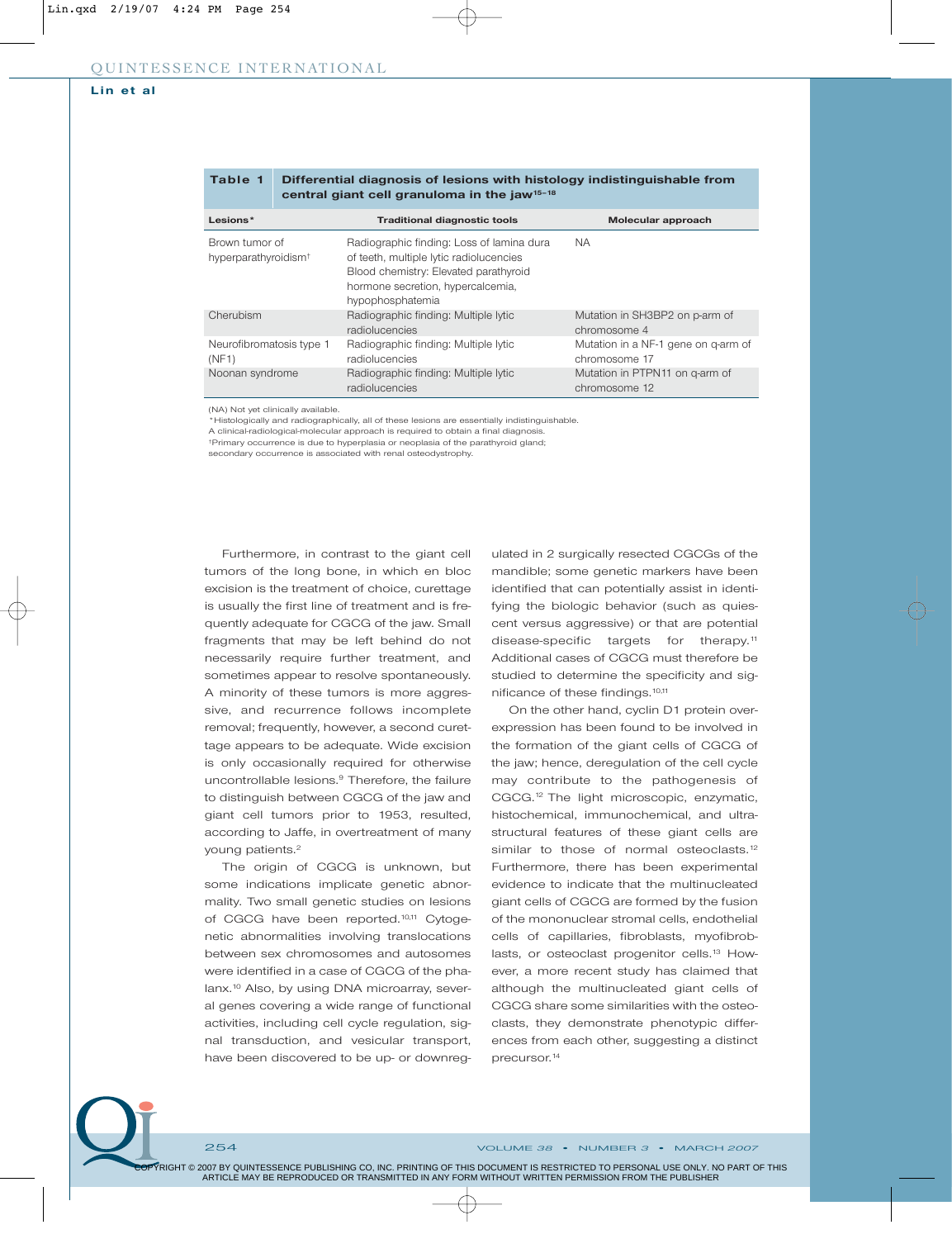Importantly, a number of lesions are histologically indistinguishable from CGCG of the jaw, including brown tumor of primary or secondary hyperparathyroidism,<sup>15</sup> cherubism,<sup>16</sup> and a number of other inherited syndromes, such as neurofibromatosis type 1<sup>17</sup> and Noonan syndrome.<sup>18</sup> The differential diagnosis using traditional diagnostic tools together with a molecular approach is summarized in Table 1.<sup>15-18</sup>

In a review of English-language medical literature, most cases of CGCG were reported to appear between the ages of 10 and 30 years.1,3,4,19–22 Well-documented cases of CGCG in children under 10 years old without association with an inherited syndrome have seldom been reported.<sup>23-26</sup> Furthermore, while CGCG is generally an asymptomatic lesion, enlarged cases have been known to cause tooth mobility or tooth displacement.<sup>1,3,4,19-22</sup> Such symptoms and signs may easily be overlooked as regular tooth exfoliation of primary teeth in children with mixed dentition.

This report presents an interesting case of a 7-year-old boy who initially presented with the symptoms and signs of tooth mobility and was ultimately diagnosed with CGCG.

#### **CASE REPORT**

A 7-year-old Chinese boy presented with a 4 month history of a painless swelling over the anterior mandibular area. According to his mother, the mandibular right primary central incisor had exfoliated itself, and no swelling of the mandibular right anterior area was noted. Subsequently, the mandibular left primary lateral incisor had severe mobility and was pulled out by the patient. Mobility of the mandibular left primary central incisor was then evident. The patient was taken to a nearby local dental clinic for examination. It was assumed that the tooth mobility was caused by the underlying undererupted permanent counterparts, and consequently the clinician extracted the mandibular left primary central incisor without conducting a radiographic examination. The swelling continued to enlarge, however, and permanent teeth had not yet erupted.

The patient's family history was unremarkable. His medical history revealed a trauma about 1 year previously consisting of a knock against the anterior mandibular area, accompanied by a laceration to the chin requiring stitches. Extraoral examination revealed a healthy boy with a mild facial asymmetry in the chin area. The swollen area was hard in consistency, without overlying hyperemia. The patient did not have any symptoms or signs of infection. Intraoral examination revealed a 3  $\times$  2-cm firm swelling in the mandibular anterior region, with a smooth, bluish surface (Fig 1). There was no associated tenderness, and the patient did not have any motor or sensory disturbance. Routine laboratory tests revealed that blood chemistry data were within normal limits.

Panoramic radiography revealed a welldefined monolocular radiolucency over the anterior mandibular area, with a maximum diameter of about 3 cm, extending between the mesial aspects of the mandibular right permanent central incisor and the mandibular left primary canine, as well as from the alveolar crest down to about 2 cm above the inferior cortex of the mandible. Displacement of the mandibular left permanent central and lateral incisors was noted, but no root resorption was observed in the affected teeth. Furthermore, the mandibular left primary canine had been pushed downward to the inferior border of the mandible (Fig 2). Mandibular occlusal radiography revealed lingual expansion of the cortical bone (Fig 3).

The patient was subsequently referred to the Department of Oral and Maxillofacial Surgery for an incisional biopsy under local anesthesia, and the specimen was submitted to the Department of Oral Pathology for histopathologic examination. Microscopic examination revealed cellular vascular connective tissue with a proliferation of osteoclasttype giant cells with multiple nuclei. Granulation tissue rich in mononuclear inflammatory cells and hemosiderin pigments was also observed, consistent with CGCG (Fig 4).

The patient subsequently underwent curettage of the mass under general anesthesia. The wound was closed with interrupted sutures to prevent hematoma formation. The patient tolerated the procedure

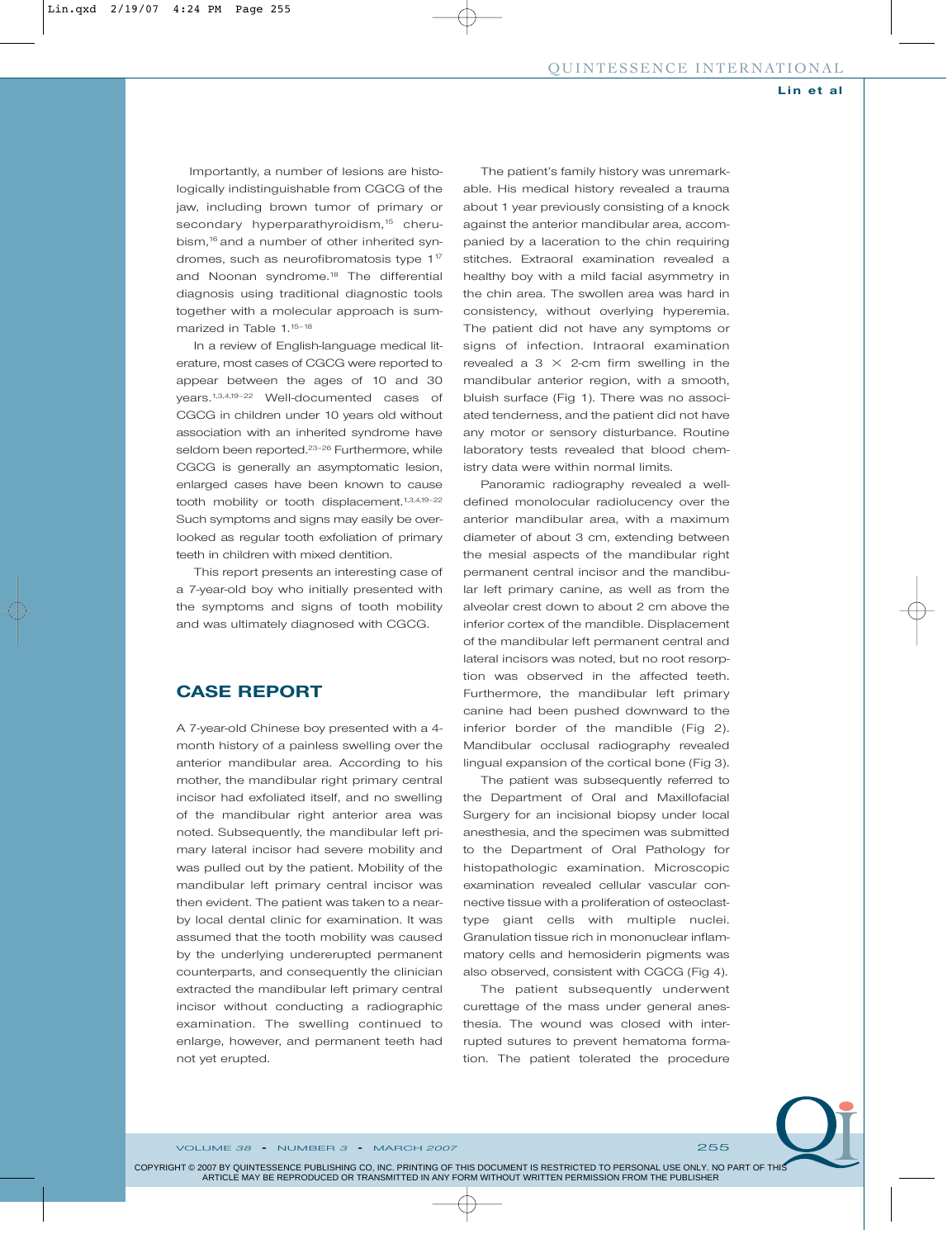### **Lin et al**



Fig 1 A swelling with a smooth, bluish surface in the mandibular anterior region.



**Fig 2** Panoramic radiography reveals a well-defined monolocular radiolucency over the anterior mandibular area, extending between the mesial aspects of the right permanent central incisor and the left primary canine and from the alveolar crest down to about 2 cm above the inferior cortex of the mandible. Displacement of mandibular left permanent central and lateral incisors is noted.



**Fig 3** Mandibular occlusal radiography reveals lingual expansion of the cortical bone.



**Fig 4** Histologic examination reveals a cellular vascular connective tissue with a proliferation of osteoclast-type multinucleated giant cells and granulation tissue rich in mononuclear inflammatory cells and hemosiderin pigments (hematoxylin-eosin stain; original magnification  $\times$  40).

well. The postoperative course was uncomplicated, and the patient was discharged on postoperative day 3.

The histologic findings of the surgical specimen were similar to the previous incisional biopsy, and a diagnosis of CGCG was again rendered. No recurrence was noted 6 months postoperatively. Unfortunately, we are unable to report beyond 6 months because contact with the patient has been lost.



256 VOLUME *38* • NUMBER *3* • MARCH *2007*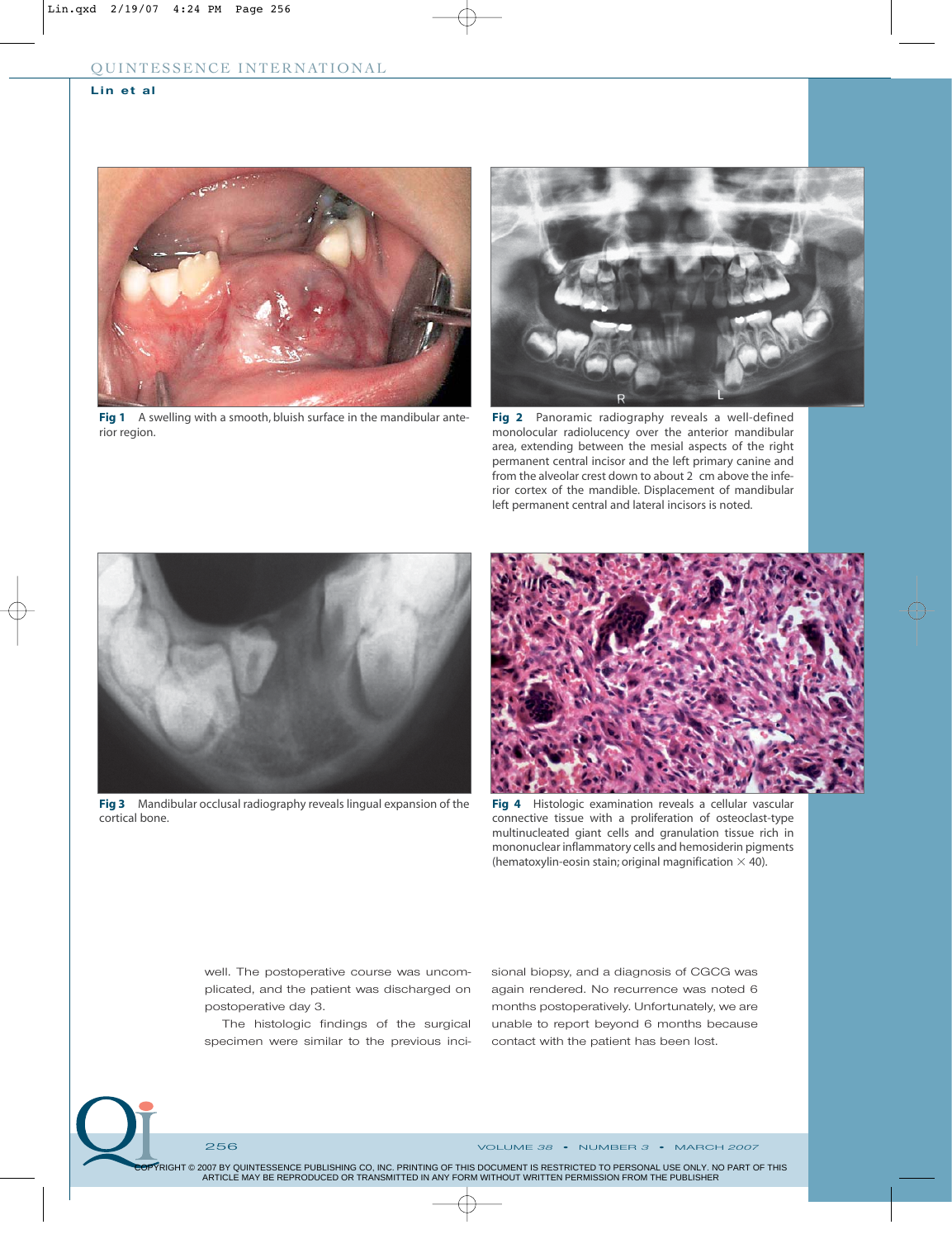#### **DISCUSSION**

CGCG primarily occurs in the jaw and facial bones, but it is also found in other areas of the body.<sup>1</sup> It is usually an asymptomatic lesion discovered during routine radiographic examinations, or when the painless expansion of the affected bone is noted by the patient or the parents, as in the present case.<sup>1,3,4</sup> CGCG lesions usually grow slowly; however, as in the present case, they occasionally present with a relatively high growth rate.<sup>20</sup>

Usually, as in this case, lesions of CGCG are painless and do not induce paresthesia.<sup>1,20,27</sup> However, it has been reported that 5% to 11% of these lesions are painful.4,19,20 Although CGCG can be seen in every age group, it occurs more frequently in patients under the age of 30.1,3,4,19–22 To the best of our knowledge, there have been only 4 well-documented cases of CGCG in patients under 10 years old without association with an inherited syndrome.23–26 In children with mixed dentition, a pathologic lesion may be the underlying cause of regular tooth mobility and exfoliation of primary teeth and can easily be overlooked, especially in cases that are not accompanied by an obvious bony expansion. The clinician needs to be aware of any possible oral pathology when tooth mobility and displacement are present. In these circumstances, radiographic examination is of the utmost importance. As evidenced by this case, the possibility of CGCG should be considered in the differential diagnosis for children with maligned and mobile teeth.

While previous studies reported CGCG to predominantly affect females, with occurrence between 56% and 64%,<sup>21,28-31</sup> the present case describes CGCG in a young boy. However, our case is consistent with previous reports of CGCG presenting in the mandible more often than the maxilla and tending to occur in the anterior region of the molars and across the midline (although a recent review of 80 CGCG cases reported an equal predilection for the posterior mandible<sup>29</sup>).

Local trauma and intraosseous bleeding have been regarded as possible causes of CGCG lesions; however, a history of trauma before the development of the lesion was

determined in only 1 of 32 CGCG cases in the report of Andersen et al.<sup>21</sup> In the current case, a traumatic event prior to the occurrence of the lesion could be identified. Other hypotheses of the development of CGCG include its association with other preexisting bony lesions, such as fibrous dysplasia, it being of neoplastic nature or representing an idiopathic reactive process.<sup>32</sup> The etiology of CGCG is therefore not well understood but, as mentioned above, genetic mutation is claimed to be involved.<sup>10,11</sup>

The radiographic appearance of CGCG is not pathognomonic.3,20 Both unilocular and multilocular lesions are possible, but multilocular lesions show a slight predominance over the unilocular lesions.4,20 Interestingly, a statistically significant correlation between the locularity of lesions and their size has been suggested, with small lesions usually appearing as unilocular radiolucent and large lesions usually appearing as multilocular.<sup>1,20</sup> The present case is consistent with this assumption.

Some reports have divided the lesions of CGCG into 2 categories<sup>4,28,33,34</sup>: (1) Nonaggressive lesions exhibit a slow growth rate, do not exhibit root perforation in teeth affected by the lesion or cortical perforation, and often show new bone formation; *(2)* aggressive lesions grow quickly and are associated with pain, cortical perforation, and root resorption. The present case, as demonstrated clinically and radiographically, suggested a nonaggressive lesion. The development of any additional swelling within 4 months of curettage should be a clinical alert for the risk of recurrence. The incidence of recurrence of a nonaggressive lesion is between 4% and 20%, whereas a local aggressive lesion has a higher recurrence rate. $1,28$ 

As stated in Table 1, histologically, a number of systemic or genetic conditions can present with lesions that are indistinguishable from CGCG lesions of the jaw. Therefore, differential diagnosis based on a clinical-radiological-biochemical-molecular approach is required to obtain a final diagnosis. This case, however, revealed no association with systemic and genetic diseases.

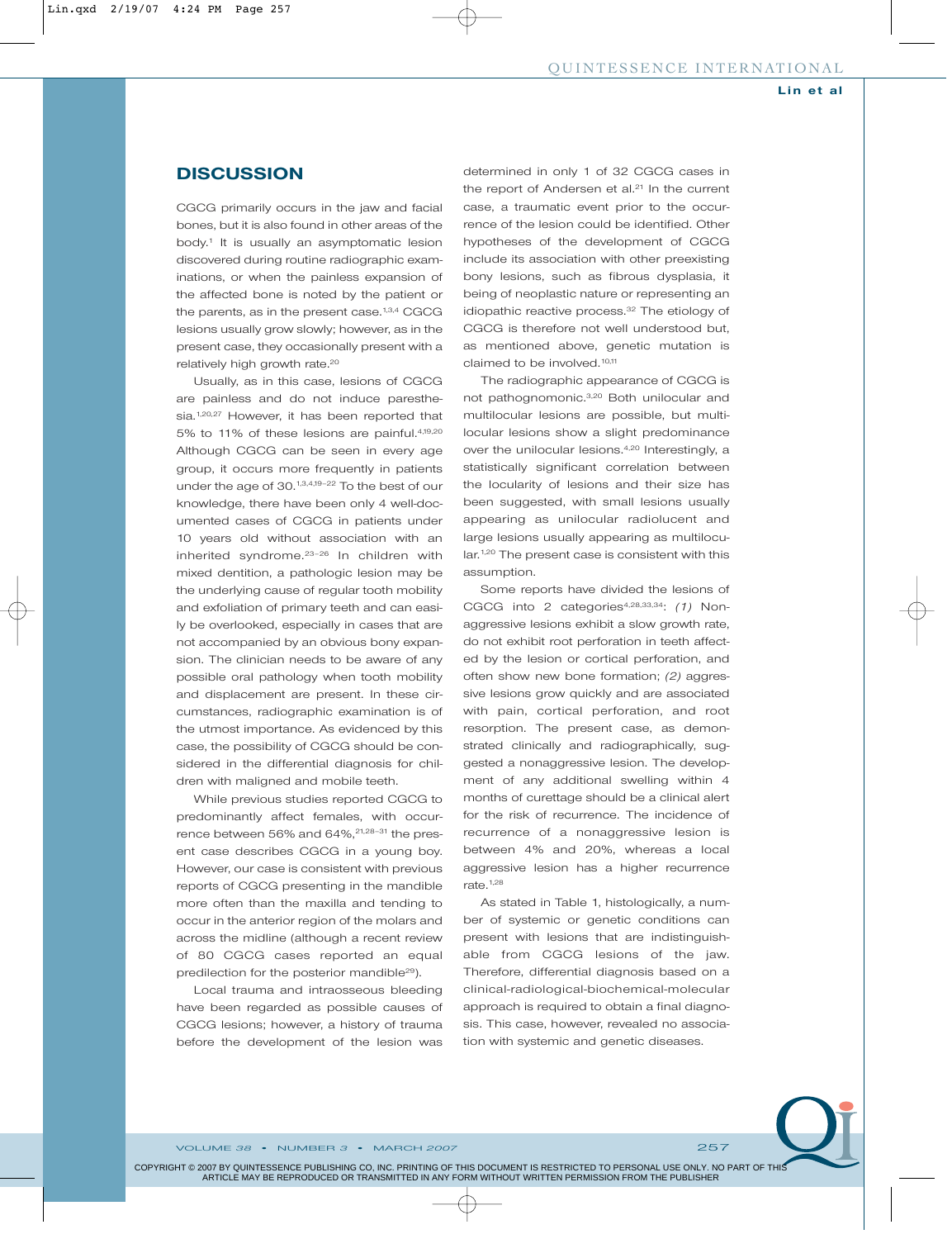Simultaneous occurrence of CGCG with other lesions, such as odontogenic keratocyst<sup>35</sup> and central odontogenic fibroma,<sup>36</sup> has also been reported. Hybrid CGCG and central odontogenic fibroma of the jaw have been associated with an increased risk of recurrence following curettage.<sup>36</sup> It is recommended that a careful search for a possible lesion coexisting with CGCG always be performed.

Surgical curettage is usually employed for smaller lesions of CGCG of the jaws, as performed in our case. For aggressive lesions, en bloc surgical resection is occasionally used.9 Recently, weekly intralesional corticosteroid injections, 37,38 daily subcutaneous administration of calcitonin,<sup>39</sup> and the use of interferon alpha<sup>40</sup> have also been suggested as possible treatments for large or multiple lesions to avoid the need for mutilating surgery in growing children. The main drawback to these nonsurgical approaches is the need for continual treatment over a prolonged time period. Radiation treatment is contraindicated because of the potential for malignant transformation.37–39

## **REFERENCES**

- 1. Potter BJ, Tiner BD. Central giant cell granuloma. Report of a case. Oral Surg Oral Med Oral Pathol 1993;75:286–289.
- 2. Jaffe HL. Giant cell reparative granuloma, traumatic bone cyst and fibrous (fibro-osseous) dysplasia of the jawbones. Oral Surg Oral Med Oral Pathol 1953;6:159–175.
- 3. Shafer WG, Hine MK, Levy BM. A Textbook of Oral Pathology, ed 4. Philadelphia: Saunders, 1983: 146–149.
- 4. Neville BW, Damm DD, Allen CM, Bouquot JE. Oral and Maxillofacial Pathology, ed 4. Philadelphia: Saunders, 2002:705–740.
- 5. Cawson BRA, Binnie WH, Speight PM, Barrett AW, Wright JM. Lucas's Pathology of Tumors of the Oral Tissues, ed 5. London: Churchill Livingstone, 1998:107–110.
- 6. Auclair PL, Cuenin P, Kratochvil FJ, Slater LJ, Ellis GL. A clinical and histomorphologic comparison of the central giant cell granuloma and the giant cell tumor. Oral Surg Oral Med Oral Pathol 1988;66: 197–208.
- 7. Al Sheddi M, Mosadomi H, Al Dayel F. Central giant cell granuloma of the jaws and giant cell tumor of long bones. A clinicopathologic, cytometric, and immunohistochemical comparative study. Oral Surg Oral Med Oral Pathol 2004;98:195–196.
- 8. Wold LE, Dobyns JH, Swee RG, Dahlin DC. Giant cell reaction (giant cell reparative granuloma) of the small bones of the hands and feet. Am J Surg Pathol 1986;10:491-496.
- 9. Chuong R, Kaban LB. Diagnosis and treatment of jaw tumors in children. J Oral Maxillofac Surg 1985; 43:323–332.
- 10. Buresh CJ, Seemayer TA, Nelson M, Neff JR, Dorfman HD, Bridge J. t(X;4)(q22;q31.3) in giant cell reparative granuloma. Cancer Genet Cytogenet 1999; 115:80-81.
- 11. Carinci F, Piattelli A, Martinelli M, et al. Genetic profiling of central giant cell granuloma of the jaws. J Craniofac Surg 2005;16:399–407.
- 12. Kauzman A, Li SQ, Bradley G, Bell RS, Wunder JS, Kandel R. Central giant cell granuloma of the jaws: Assessment of cell cycle proteins. J Oral Pathol Med 2004;33:170–176.
- 13. Liu B, Yu SF, Li TJ. Multinucleated giant cells in various forms of giant cell containing lesions of the jaws express features of osteoclasts. J Oral Pathol Med 2003;32:367–375.
- 14. Tobon-Arroyave SI, Franco-Gonzalez LM, Isaza-Guzman DM, et al. Immunohistochemical expression of RANK, GR<sub>a</sub> and CTR in central giant cell granuloma of the jaws. Oral Oncol 2005;41:480–488.
- 15. Suarez-Cunqueiro MM, Schoen R, Kersten A, Klisch J, Schmelzeisen R. Brown tumor of the mandible as first manifestation of atypical parathyroid adenoma. J Oral Maxillofac Surg 2004;62:1024–1028.
- 16. Ueki Y, Tiziani V, Santanna C, et al. Mutations in the gene encoding c-Abl-binding protein SH3BP2 cause cherubism. Nat Genet 2001;28:125–126.
- 17. Gutmann DHJ. Neurofibromin in the brain. J Child Neurol 2002;17:592–601.
- 18. Tartaglia M, Kalidas K, Shaw A, et al. PTPN11 mutations in Noonan syndrome: Molecular spectrum, genotype-phenotype correlation, and phenotypic heterogeneity.Am J Hum Genet 2002;70:1555–1563.
- 19. Spraggs PD, Roth J,Young-Ramsaran J, Goodwin WJ. Giant cell reparative granuloma of the maxilla. Ear Nose Throat J 1997;76:445–446, 449.
- 20. Goaz PW, White SC. Oral Radiology, ed 2. St Louis: Mosby, 1987:608–611.
- 21. Andersen L, Fejerskov O, Philipsen HP. Oral giant cell granulomas. A clinical and histological study of 129 new cases. Acta Pathol Microbiol Scand [A] 1973; 81:606–616.
- 22. Regezi JA, Sciubba JJ. Oral Pathology: Clinical pathologic correlations, ed 3*.* Philadelphia: Saunders, 1993:368–370.

258 VOLUME *38* • NUMBER *3* • MARCH *2007*